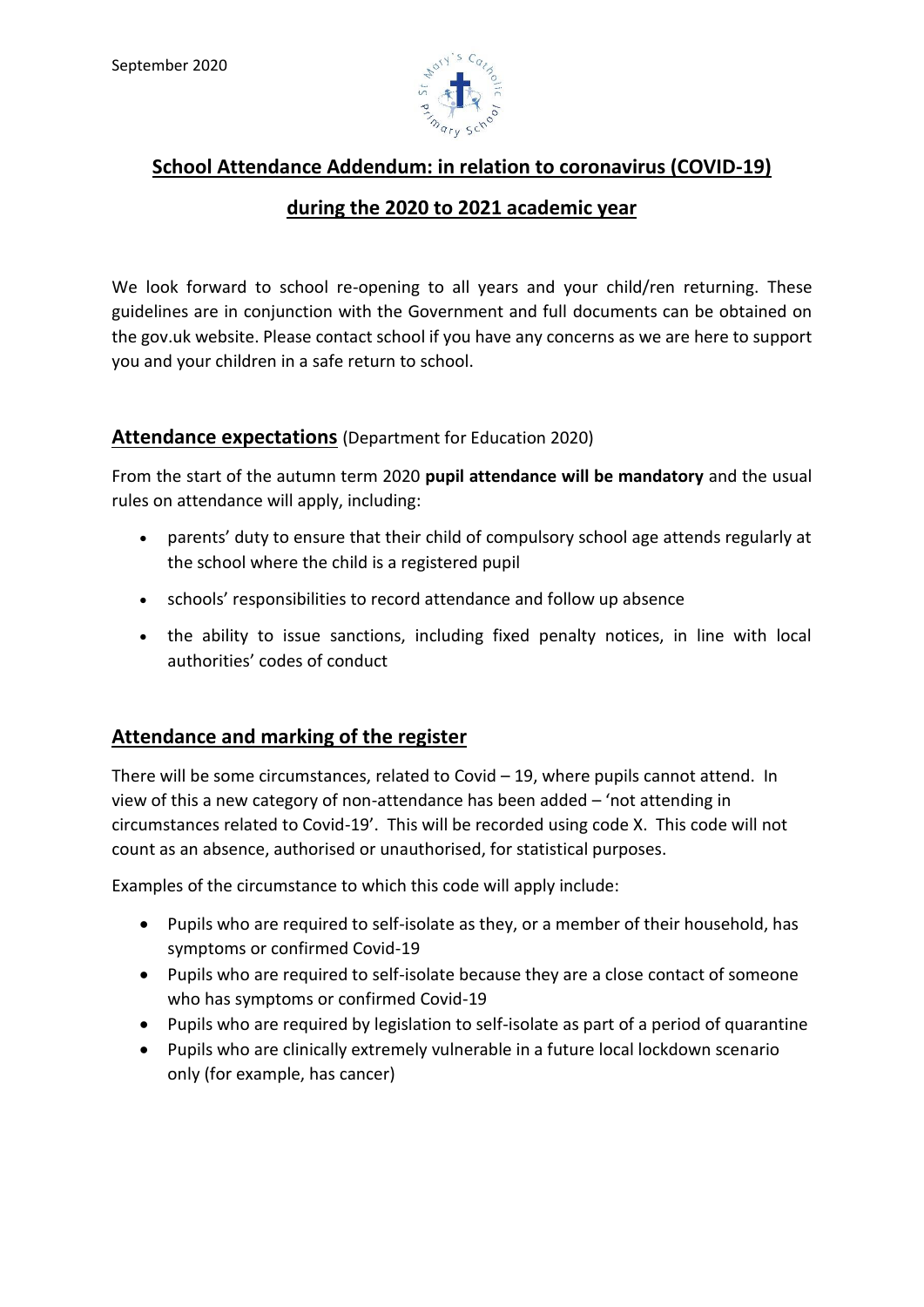Please keep in contact with school. Once it is safe to do so school will expect you provide any evidence to help support us in managing the risks to keep children, staff, families and the wider community safe.

**Any non-attendance where contact cannot be established will be deemed as a safeguarding matter and school will follow the attendance and safeguarding procedures.**

#### **School Census**

This will resume in January 2021 to collect data for the Autumn Term 2020. Attendance and absence codes will be collected.

### **COVID Symptoms and Testing**

The most important symptoms of coronavirus (COVID-19) are recent onset of any of the following:

- a new continuous cough
- a high temperature
- a loss of, or change in, your normal sense of taste or smell (anosmia)

## **If your child has symptoms of Coronavirus you should arrange for them to be tested immediately.**

- If the test is **negative** they should return to school as long as they feel well*. (If they feel unwell this will be recorded as illness).*
- If the test is **positive** they should self- isolate for at least 10 days from when the symptoms started and return to school when the symptoms have gone*. (If they continue to have a cough or loss of smell/taste they may return to school because these symptoms often continue for several weeks after the infection has gone.)*

#### **If someone in the child's household has symptoms they should arrange to be tested.**

- If the test is negative the child should return to school.
- If the test is positive the child should self-isolate for 14 days from the onset of the person's symptoms.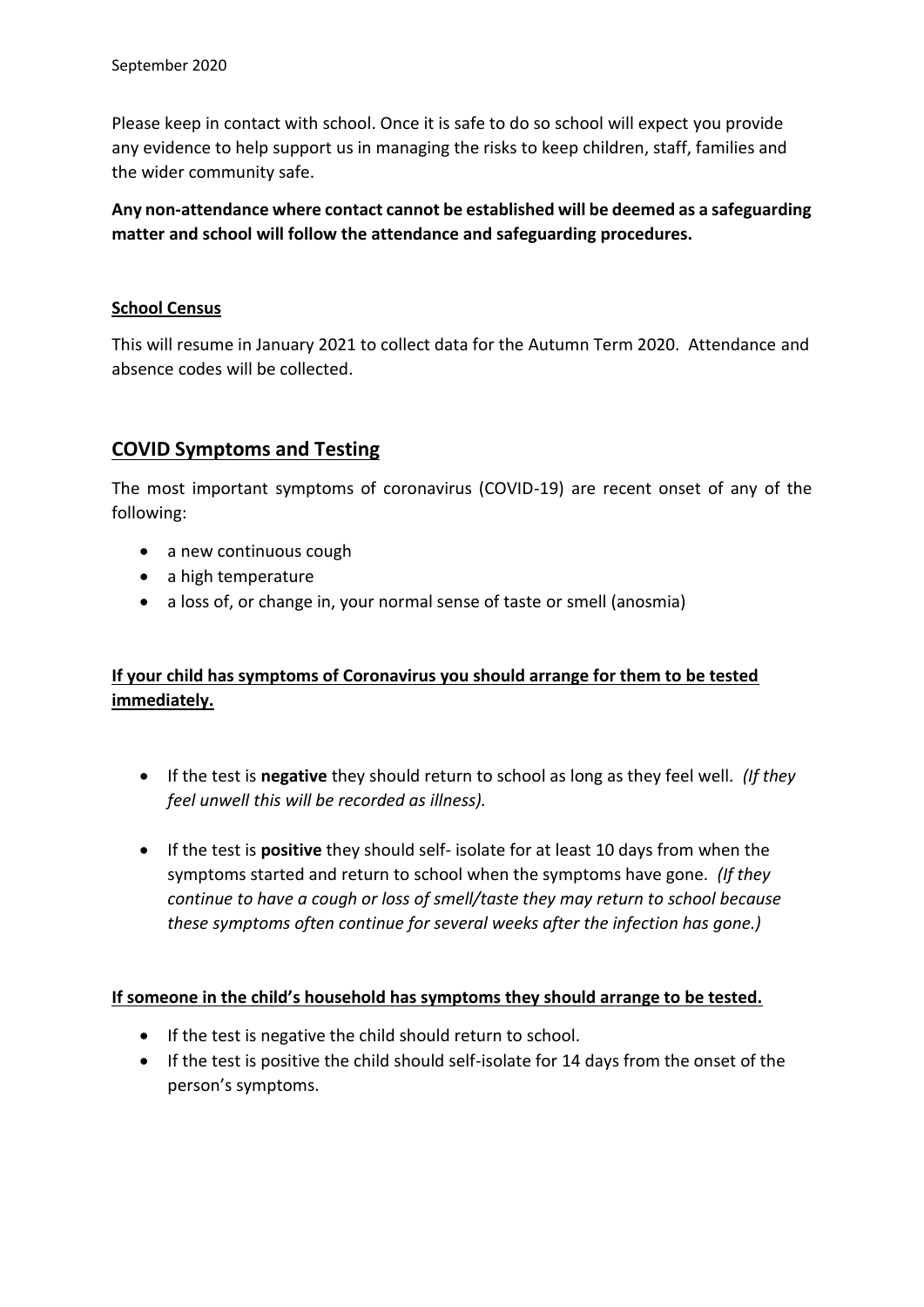#### **How to get a test**

A test needs to be taken **in the first 5 days of the onset of symptoms**. Apply online at **GOV.UK** or ring **119** if you are having problems online.

[https://www.nhs.uk/conditions/coronavirus-covid-19/testing-and-tracing/get-a-test-to-check-if-you](https://www.nhs.uk/conditions/coronavirus-covid-19/testing-and-tracing/get-a-test-to-check-if-you-have-coronavirus/)[have-coronavirus/](https://www.nhs.uk/conditions/coronavirus-covid-19/testing-and-tracing/get-a-test-to-check-if-you-have-coronavirus/)

**School should be informed immediately about test results. We will ask for evidence of the test result after it is safe for your child to return to school.** 

## **If you have been in close contact with someone who has symptoms or confirmed Coronavirus.**

If you are contacted by the NHS track and trace service you will need to self-isolate for 14 days.

## **Stay at home guidance for households**

If you need to self-isolate your household members must stay at home. You should not go to work, school, GP, Pharmacy or public places. Do not use taxis or public transport. Arrange for food and essentials to be brought to you and exercise should be taken in the garden.

[https://www.gov.uk/government/publications/covid-19-stay-at-home-guidance/stay-at-home](https://www.gov.uk/government/publications/covid-19-stay-at-home-guidance/stay-at-home-guidance-for-households-with-possible-coronavirus-covid-19-infection)[guidance-for-households-with-possible-coronavirus-covid-19-infection](https://www.gov.uk/government/publications/covid-19-stay-at-home-guidance/stay-at-home-guidance-for-households-with-possible-coronavirus-covid-19-infection)

## **Shielding**

Shielding advice for all adults and children paused on 1 August 2020. Children on the shielding list can return to school, as can those who have family members who are shielding. If local conditions cause this to change you will be notified via a government issued letter. This should be shared with school.

Specialists in paediatric medicine have reviewed the evidence on the level of risk posed to children and young people from COVID-19. The latest evidence indicates that the risk of serious illness for most children and young people is low. (digital NHS)

[https://www.gov.uk/government/publications/guidance-on-shielding-and-protecting-extremely](https://www.gov.uk/government/publications/guidance-on-shielding-and-protecting-extremely-vulnerable-persons-from-covid-19/guidance-on-shielding-and-protecting-extremely-vulnerable-persons-from-covid-19#definition)[vulnerable-persons-from-covid-19/guidance-on-shielding-and-protecting-extremely-vulnerable](https://www.gov.uk/government/publications/guidance-on-shielding-and-protecting-extremely-vulnerable-persons-from-covid-19/guidance-on-shielding-and-protecting-extremely-vulnerable-persons-from-covid-19#definition)[persons-from-covid-19#definition](https://www.gov.uk/government/publications/guidance-on-shielding-and-protecting-extremely-vulnerable-persons-from-covid-19/guidance-on-shielding-and-protecting-extremely-vulnerable-persons-from-covid-19#definition)